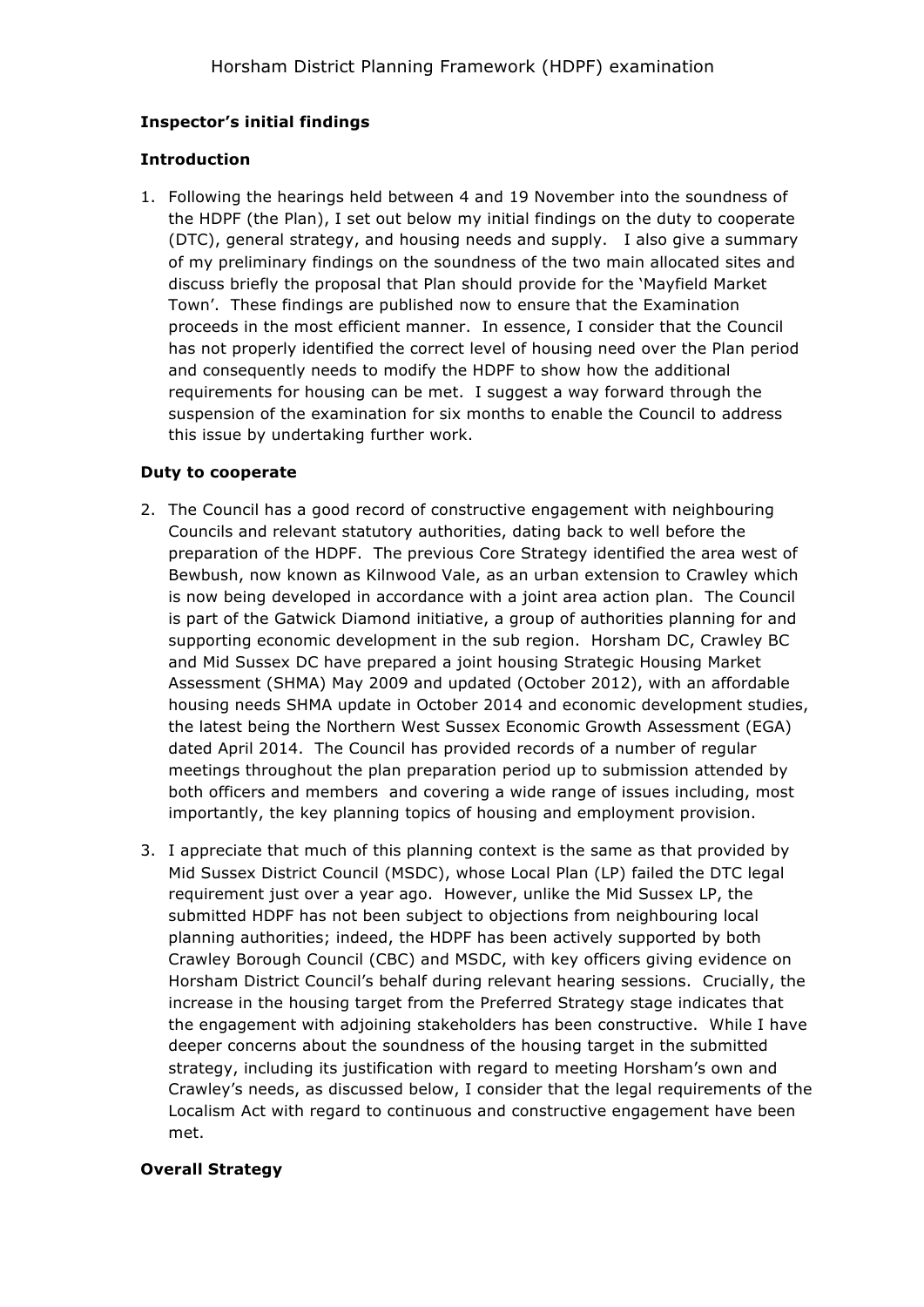4. On balance, I consider the overall strategy to concentrate growth in the main settlements in the hierarchy, starting with Horsham as a first order centre, followed by Southwater and Billingshurst, to be sound. The proposal for some development in villages, in accordance with Neighbourhood Plans (NP)s, is also justified and accords with government policy in the National Planning Policy Framework (NPPF). As will be explained in some more depth in my final report, the alternative strategy of greater dispersal to smaller settlements would be likely to lead to a less sustainable pattern of development with regard to transport patterns related to provision of employment opportunities, retail facilities and social and community services. The proposal for a new 'market town' is put forward as an addition to the development already proposed in the HDPF; I deal with this briefly below.

# **Housing needs and supply**

Housing need

- 5. However, I have found an important shortcoming in the HDPF with regard to housing provision. In essence the Council has failed to justify the identified level of housing need and therefore has not addressed the implications of providing for the correct level of need. The NPPF requires Local Plans to make every effort to meet the full objectively assessed need (OAN) for market and affordable housing in the Housing Market Area (HMA), as far as is consistent with the policies in the NPPF.
- 6. A significant problem with the evidence base for the HDPF is the absence of a SHMA in conventional form. The North West Sussex SHMA (CD/H/04), updated in October 2014, primarily addresses affordable housing need. The overall assessment of need is found in the Locally Generated Housing Needs Study (LGHNS), updated in September 2012. Consequently, the LGHNS does not use the latest 2011-based CLG household projections figure of 696 dwellings each year (dpa) as a starting point, contrary to the advice in National Planning Policy Guidance (NPPG). In itself this failure is not necessarily fatal to the process of assessment, since these figures published in 2013 are interim projections for 10 years only, but I have serious concerns that the Council's estimate of need does not properly reflect the most recent data available.
- 7. The 2012 LGHNS indicates required annual housing numbers for 10 different scenarios ranging from 186 - 'zero net migration', though 456 - 'zero employment growth', 596 – 'predicted successful repositioning of the local economy', to 767 – 'assuming total employment growth of 8,670 jobs between 2011 and 2013'. In the conclusions of the LGHNS an annual housing target of 675-680 is suggested to provide for employment growth projected in the Cambridge Econometrics scenario of 6,200 jobs over the 20 year plan period. Other projections based on 10 and 5 year migration trends reflect and carry forward past employment growth rates equivalent to 2,620 and 3,500 jobs respectively. At 583 pa, the 5 year migration trend projection is just below 600 dpa, a figure several objectors considered to be a good starting point for a housing needs assessment.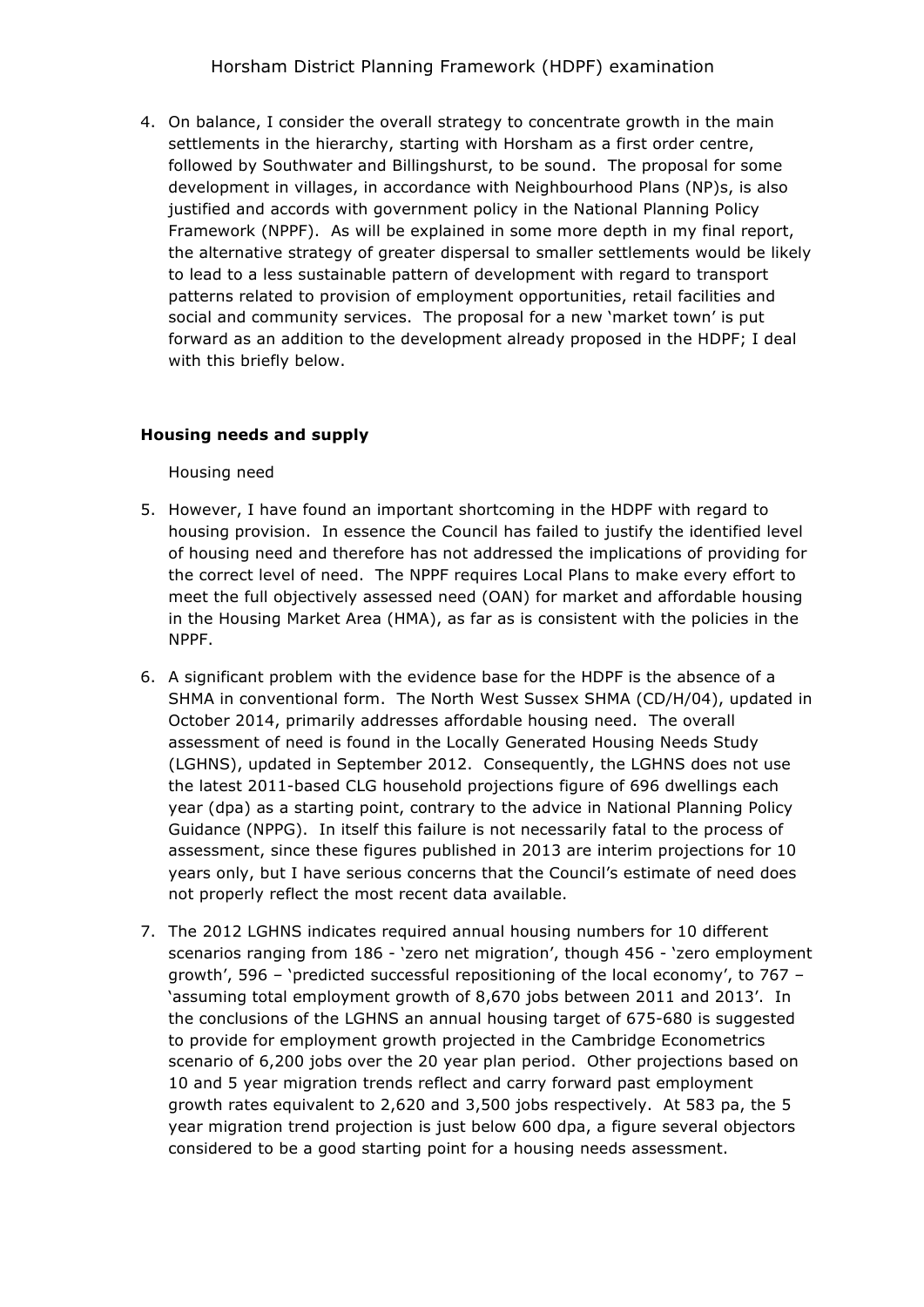- 8. Other forecasts from objectors estimate housing needs in Horsham to be much higher, ranging up to about 1100 pa. These are partly explained through the application of different headship rates, the decline in which has levelled off somewhat since 2008. In Horsham, an area with no apparent significant changes in the rate of international immigration, changes to headship rates are more likely to be affected by changes in the propensity to form new households, particularly among young adults. While this may revert to an increasing trend in the longer term (and thus lower household sizes) recent national figures show little sign of improvement in average real incomes (and thus affordability of housing). The LGHNS uses a balanced approach between recent and long term trends, comparable to an indexed approach to predictions of headship rates, which I consider prudent, rather than an immediate return to pre-recession levels of household formation.
- 9. The NPPG (2a-019) recognises that various factors may require some adjustment to be made to demographically-modelled household projections, such as employment issues, affordable housing needs, and market signals. The latest employment forecasts for the District are set out in the North West Sussex Economic Growth Assessment (EGA) dated April 2014 (CD/ED/2). This indicates a baseline expected job increase of 445 pa, totalling 8,890 from 2011-2031 (table 7.8). The most closely aligned housing projection of the LGHNS (no 10 SEEPB-CE with commuting) indicates a need for 767 dpa. This would be a significant increase on the employment growth forecast in the earlier NW Sussex Economic Appraisal, (October 2010) – CD/ED/01. The figure of 445 jobs pa also represents a very significant increase on historic job growth between 1997 and 2013, of 273 jobs pa. As the EGA acknowledges, the projected increase in total B class jobs could be regarded as optimistic based on past performance. The proposed Business Park at North Horsham may provide another 3,000 or so Class B1 jobs but the HDPF does not allocate any other major employment sites, including any major new manufacturing sites for projected growth in this sector.
- 10. Employment forecasts should be treated with caution and I have some doubts that there is a real need in Horsham District for job growth at the baseline rate predicted in the EGA. Nevertheless, the NPPF requires positive planning to meet employment needs and the forecasts are the most recent available. Some increase on the figure of 600 dpa to reflect aspirations for an increased rate of job growth appears reasonable. I consider the discrepancy between the Council's employment and housing projections is a significant flaw in the evidence base and the justification for the housing figure, which in practice appears not to be aligned to any employment forecast.
- 11. The figures set out in the various projections contained in the LGHNS should indicate a range of expected housing needs at the time of calculation, taking into account through population projections and applied headship rates any past shortfalls in provision against South East Plan (SEP) targets. Similarly, the overall total should take full account of affordable housing needs. The affordable housing update in the 2014 SHMA indicates a minimum requirement for 225 dpa. It would not necessarily be appropriate to increase the amount of market housing to deliver more affordable housing, depending on other policy responses which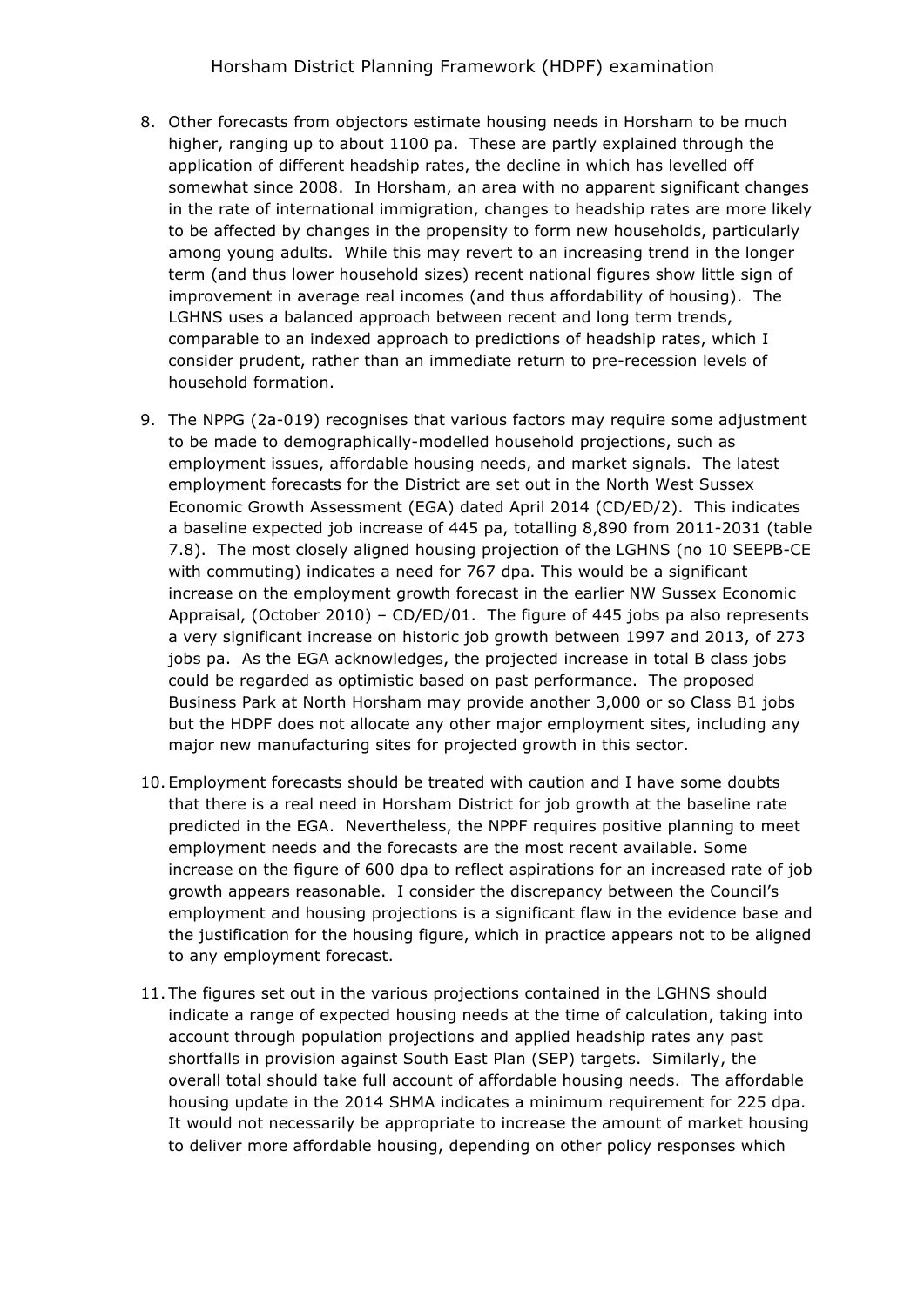may be available to the Council, but it would be an advantage of increased overall provision, to which I refer below.

- 12. With regard to market signals, Horsham has been part of a HMA with affordability issues for many years. These do not appear to be worsening however; house price rises appear to have been similar to but just below the national rate. Delays in development rates at two major allocations at Kilnwood Vale and West Horsham appear to follow general patterns after the recession in 2008, and were not solely related to the length of planning procedures.
- 13. However, the need to allow for shortfalls in housing provision at neighbouring authorities does indicate a compelling reason to increase housing targets. The recently published consultation draft of the Crawley Borough Local Plan 2015- 2030 indicates that the Borough has a housing shortfall of about 200 dpa, due to the constraints of Gatwick airport, the High Weald Area of Outstanding Natural Beauty (AONB) and its tightly drawn administrative boundaries. As the Council accepts, Horsham is well placed to meet some of this need. Depending on the position of other Councils, particularly Mid Sussex, up to 100 dpa could be considered an appropriate allowance for the needs of Crawley.
- 14. Brighton and Hove City Council also is highly constrained and also suffers from an inability to meet its own defined housing needs. This lies in a different HMA to the south of the South Downs National Park. Whether the rural, southern part of Horsham District would be an appropriate or attractive location for those wishing to live in Brighton is hard to estimate with any accuracy. In the longer term, the possibility of a new settlement might have to be considered (see comments on the Mayfield Market Town proposal below) but some small allowance now might be prudent. As for the needs of London, I note that the Further Alterations to the London Plan (FALP) include a housing target of 42,000 pa compared with an estimated need of 49,000 pa. However, the Mayor's evidence to the recent examination of the FALP indicates with confidence that the shortfall of 7,000 dpa can be met within London's boundaries. There has been no indication from the Mayor that he is expecting the HDPF to meet any of London's current needs and in these circumstances no further provision is necessary.
- 15. I have found it difficult to draw all these points together to arrive at firm conclusions about a definitive level of housing need. However, the broadly consensual baseline figure of about 600 dpa incorporates an assumption of job growth at a rate of more than 175 pa. Assuming a realistic allowance for employment growth of an additional 100 jobs pa, together with an allowance to meet the needs of Crawley and possibly Brighton and Hove, as proposed in the submitted Plan, would increase the total to at least 750 dpa. An annual target in the range of 750-800 dpa would have the advantage of providing the opportunity to achieve the minimum required number of affordable homes, assuming provision at about 30%, bearing in mind the suggested minimum thresholds of 20% for sites with 5-14 dwellings and 35% for larger sites. The Council may wish to reconsider the lower site size limit in the light of a change to NPPG published after the examination hearings.

Meeting the need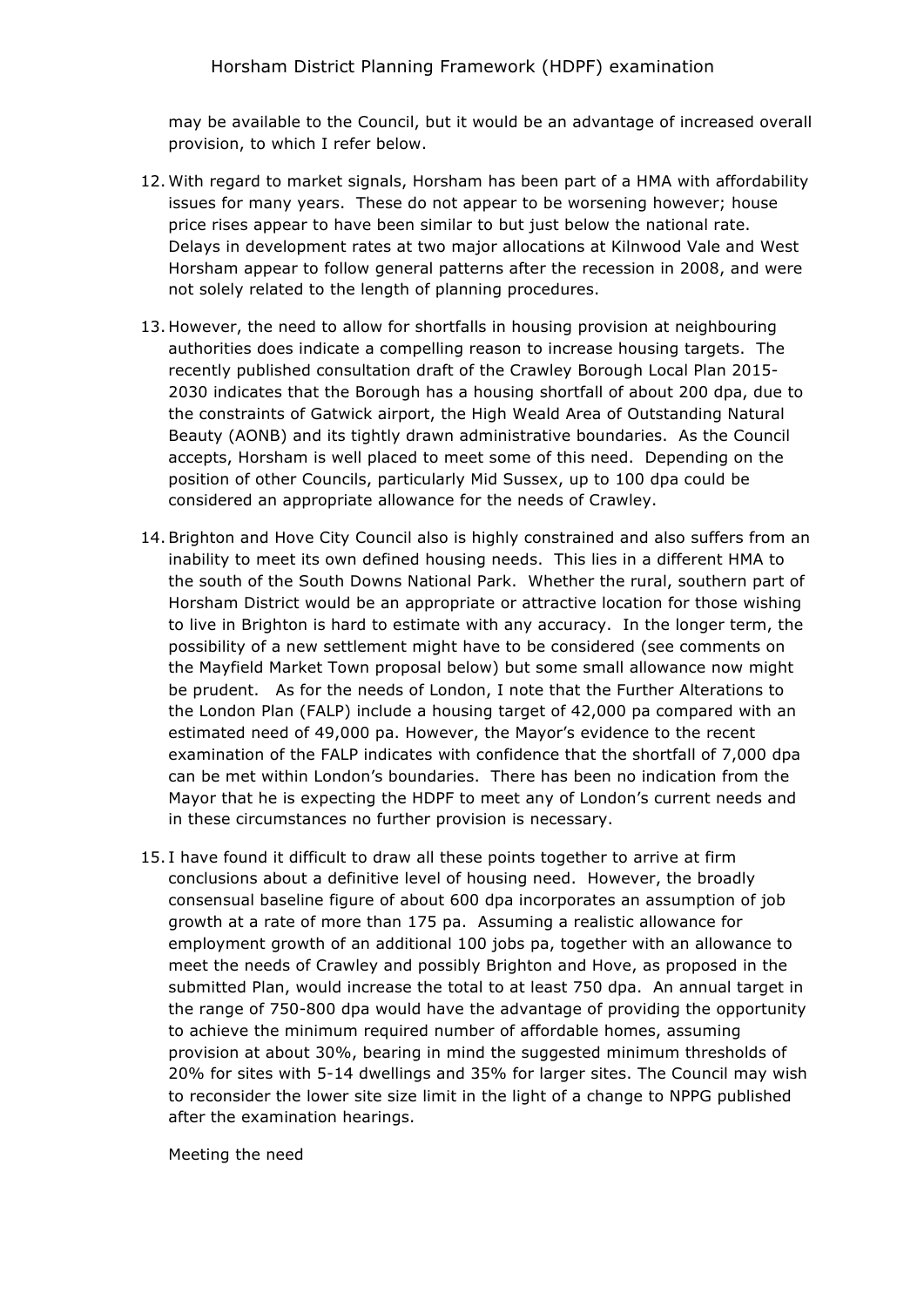16. As already indicated, the NPPF states that every effort should be made to meet OAN, unless other policies indicate otherwise. Paragraph 14 requires an explicit balancing exercise in the terms it sets out. The Council refers to problems of environmental capacity; the Sustainability Appraisal (SA) supporting the Plan tested the effects of up to 730 dpa, which was considered to have significant impacts. From my site visits and the evidence about a range of topics and sites, I disagree. In planning terms, Horsham District is a large area unconstrained by designated green belt and the areas protected for biodiversity or landscape reasons, such as Sites of Special Scientific Interest (SSSI), Special Protection Areas (SPA), AONB are limited in extent. The Plan area excludes the South Downs National Park (SDNP). The evidence in the SA analysis of the cumulative impacts of 730 dpa compared with 650 dpa shows minimal difference. From looking at some of larger alternative/additional sites, there are no obvious general or particular landscape, ecological, highways or other infrastructure reasons to prevent a higher rate of development at about 750-800 dpa. I recognise, however, that it is for the Council to determine how to plan for and deliver an increased amount of housing, as I discuss below. Planning for a higher number of homes than 730 pa would require a revision to the SA, so that the full implications of a different housing strategy could be assessed, possibly together with an update or further SA with regard to specific allocated sites.

### Housing supply

- 17. The current updated housing trajectory shows front loaded provision in the early years of the Plan period through existing committed sites and those under construction at present, such as the large schemes at Kilnwood Vale and West of Horsham. The developers of two strategic allocations in the Plan are keen to start delivering and have submitted or are intending to submit planning applications very shortly. There appears to be no reason to doubt the strong interest from a number of other developers including major housebuilders for additional housing sites to be allocated in the Plan, which, it was argued, would be deliverable over the Plan period.
- 18. Some of these sites are substantial proposals for at least 500 dwellings; others are below the site size threshold for allocation in the HDPF but might well be larger than the type of proposal envisaged in the category of 1,500 homes expected to come forward through Neighbourhood Plans (NPs). From the applications to commence NPs and the early evidence of sites that have already been suggested, I see no reason to question at this stage the potential delivery of 1,500 dwellings over the plan period. The contingency should this not occur is the commitment of the Council to produce a Site Allocations DPD in 2016. But some good sites may be available and developable in the short term now; the Council may wish to consider revising its strategy to include such sites as a means of meeting the shortfall of homes that I have identified, as well as considering sites capable of providing more than 500 dwellings.
- 19. The Plan allowance of 750 dwellings on windfall sites is relatively modest and justified by the evidence of past completions over a reasonable period that includes different market conditions. This is consistent with the analysis of brownfield sites, which appear to have been appraised thoroughly in the Strategic Housing Land Availability Assessment (SHLAA) and a subsequent update in July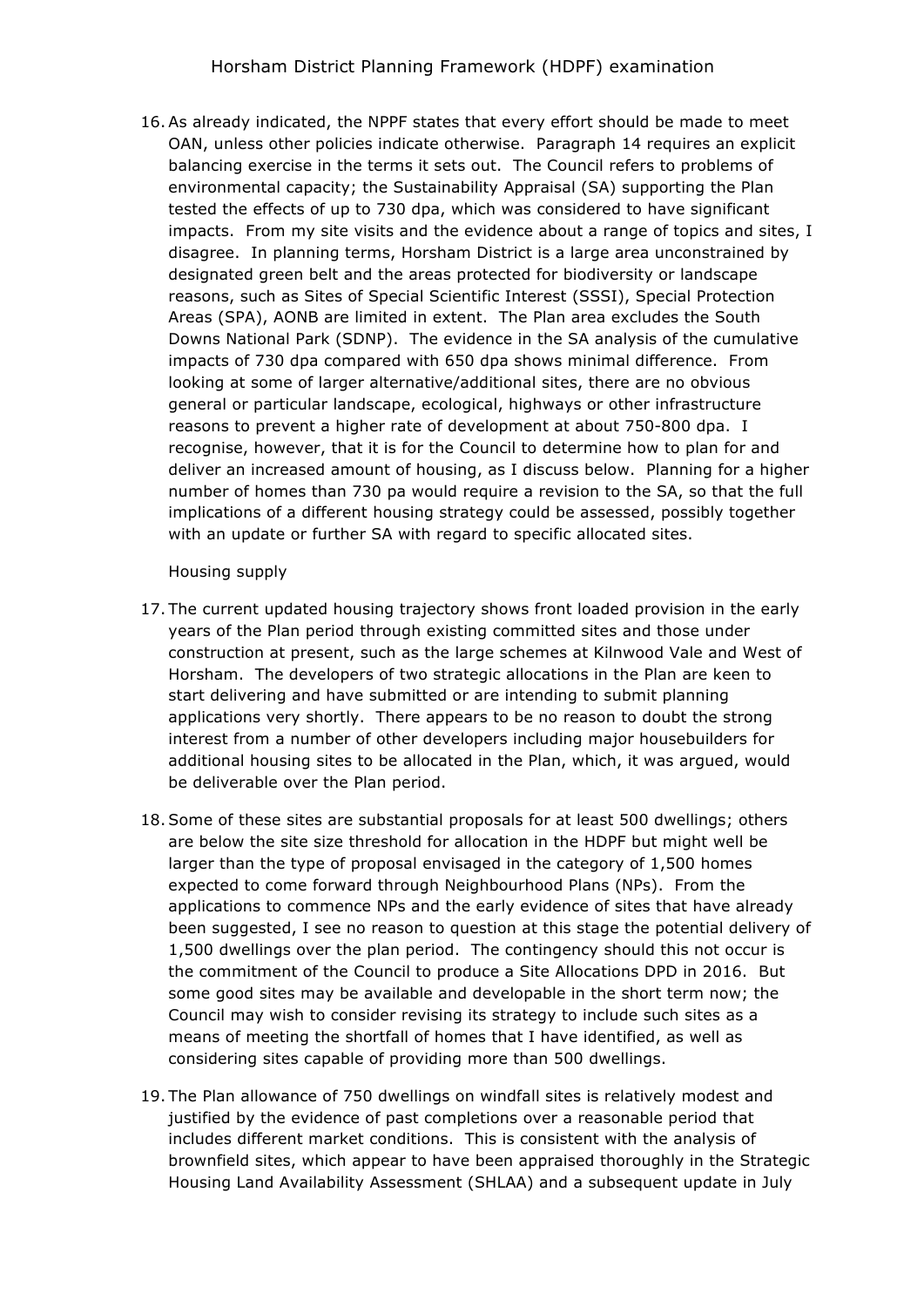2014. Any significant increase in housing supply from this source is unlikely to be achieved without the undesirable loss of suitable and valuable employment sites.

Overall Housing Conclusions

20. I have concluded that the housing target in the HDPF should be increased to at least 750 dpa. The Council should therefore reconsider its strategy in the light of this higher dwelling requirement. Although I consider the two main housing allocations sound, as I discuss briefly below, it is for the Council to decide how best to revise its housing strategy. It would be inappropriate at this stage to comment on the merits and/or drawbacks of the other alternative/additional sites considered at the hearings, other than the MMT proposal, which is demonstrably different from all other schemes in terms of scale and, with regard to many other sites, potential timing of delivery.

### North Horsham

- 21. From all the written and oral evidence submitted so far, including comments on supplementary studies in support of the North Horsham allocation, nothing has convinced me that the proposed allocation is not sound. In summary, the allocation offers the opportunity to provide housing, business development and social and community facilities at a sustainable location. The proposed development area below the wooded ridgeline to the north would not result in the loss of landscape of particularly high value. The site is visually separate from the High Weald AONB to the south west, the setting of which would be protected. There would be sufficient distance between the new development and the western edge of Crawley for the separate identities of both towns to be retained. There is no evidence of sensitive ecological habitat or protected species across the open farmland which comprises the majority of the site; other existing habitats along hedgerows and watercourses could be safeguarded through masterplanning at the detailed design stage. The allocated area is large enough to provide for the suggested amount of development without recourse to those areas liable to flood, which could be kept as open space and small nature reserves. I see no reason why a sustainable urban drainage scheme (SuDS) could not be designed that would restrict surface water outflows to existing levels at worst; tellingly, the Environment Agency raise no objection to the proposed allocation.
- 22. The highway authority considers that there would be no adverse effects on the strategic road network that could not be mitigated satisfactorily. In addition I understand that West Sussex CC would seek improvements to the section of the A24 north from Great Daux roundabout that has a poor safety record. Initial traffic studies show that delays on local roads could be averted by junction improvements to provide more capacity. While there would clearly be some sense of separation from the existing urban area of Horsham, safe crossings for pedestrians and cyclists across the A264 could be provided at grade or by bridge; an existing underpass would be retained. Other traffic management measures, including width restrictions, could be developed to strongly discourage rat running through the lanes to the north of the site and to provide better pedestrian and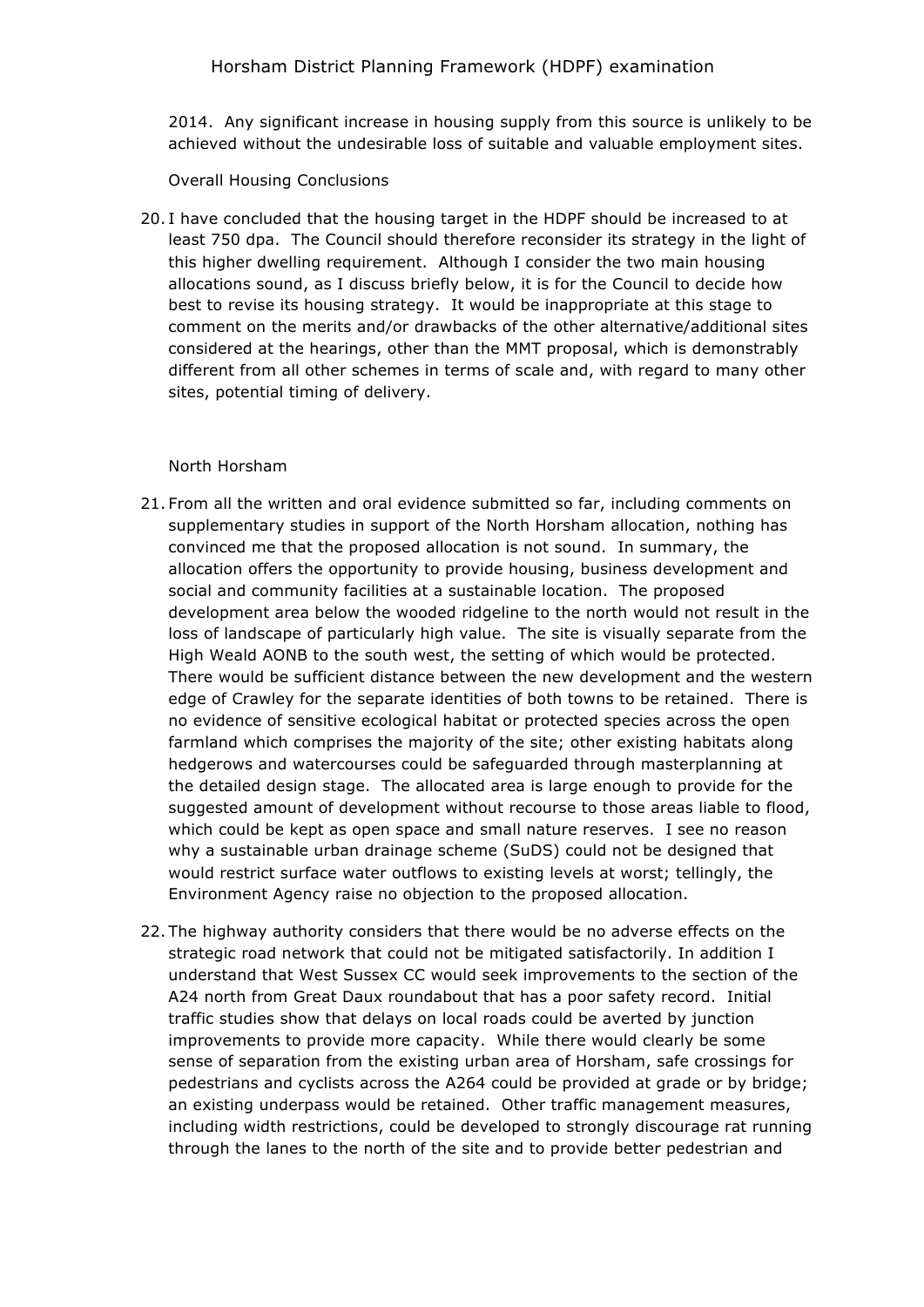cycle access to Horsham town centre. Full bus services would be provided and supported for several years through a Section 106 obligation.

23. The developer of North Horsham was very positive about the prospects for deliverability and viability of the Business Park element of the allocation, given its location on the strategic road network and the potential for good rail access. From my visits throughout the Plan area, I consider this to be the employment site with the most realistic chance of combining commercial success with reasonable provision of access by public transport. Overall, the housing and employment benefits of the proposed allocation would significantly outweigh the disadvantages of the environmental impacts, which in my view would not be unacceptably severe.

West of Southwater

24. Similar comments apply to the allocated land west of Southwater with regard to landscape impact, biodiversity and highway safety and convenience. The site is at a sustainable location relatively close to the centre of the settlement and around 500 dwellings could be well integrated with existing housing. The development would provide support to local shops and services.

Mayfield Market Town (MMT)

- 25. For the reasons set out above in relation to housing need, I consider that the very significant increase in the amount of development involved in the MMT proposal is not required in current circumstances. As was acknowledged by virtually all participants at the hearings, any decision to expand Gatwick Airport by building a second runway would have major implications for the planning of the whole subregion and would almost certainly necessitate an urgent review of the HDPF (and quite probably the plans of all authorities in the Gatwick Diamond area). If that were to occur, the way in which future development needs should be met would undoubtedly be raised again. It would be for the Council to determine, in constructive cooperation with other relevant bodies, including particularly Mid Sussex DC, how those needs would be met.
- 26. As paragraph 52 of the NPPF acknowledges, the supply of new homes can sometimes be best achieved through planning for larger scale development, such as new settlements that follow the principles of Garden Cities. It is for local authorities to consider, with the support of their local communities, whether such opportunities provide the best way of achieving sustainable development. At present, to my mind significant concerns have been raised about the sustainability of the location of the MMT site, in particular its distance from railway services and the strategic road network and the potential usage and viability of the 'park and ride' proposals. The deliverability of the preferred 10,000 dwelling option, with employment development, within two local authority areas without their support, and in the face of strong opposition from two local MPs, parish councils and local people, including land owners, is also an issue of concern. The scheme for just half of what the promoters ideally prefer in Horsham District alone would appear to dilute the fundamental concept and raises further uncertainty about delivery.